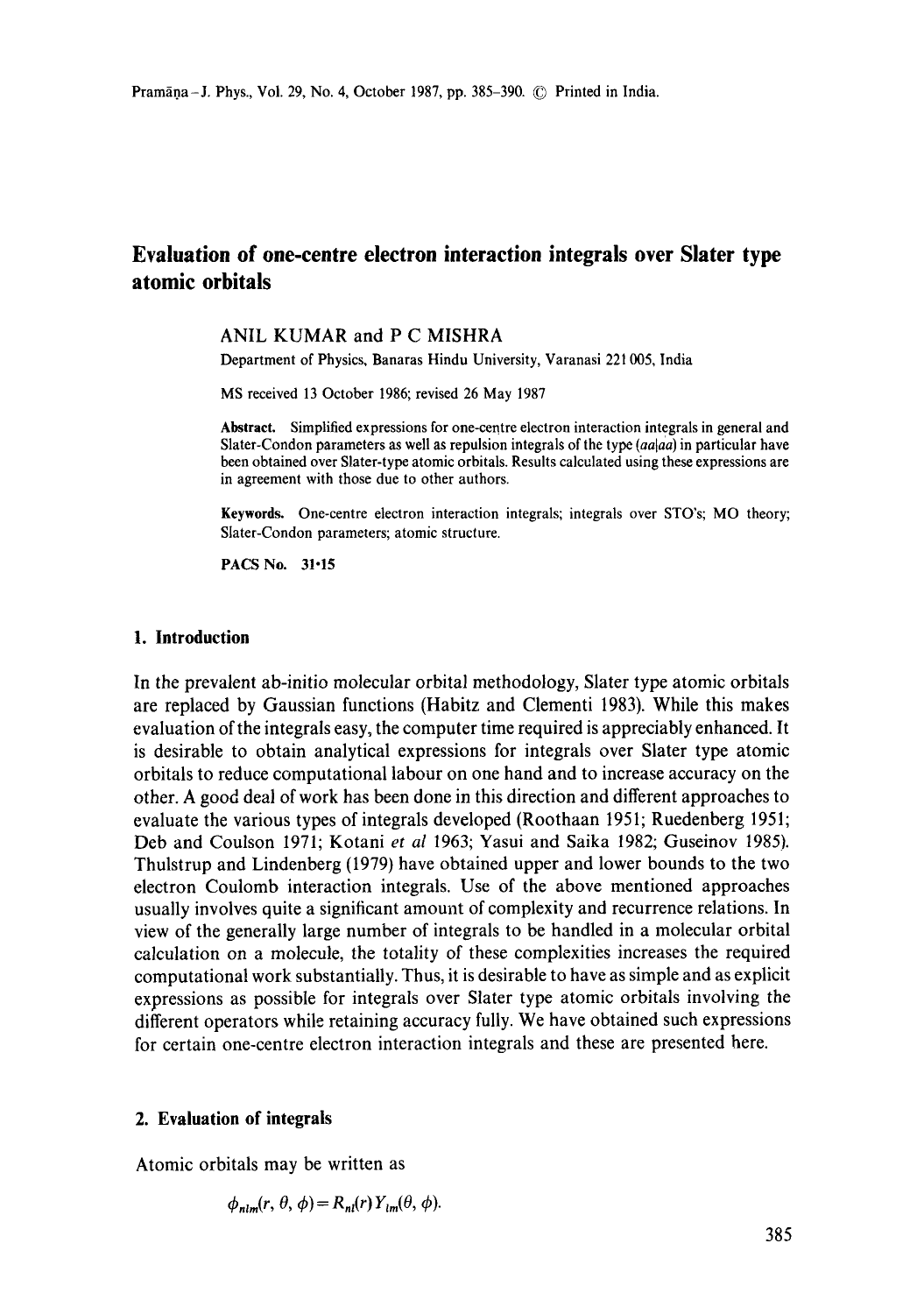The radial part  $R_{nl}(r)$ , for Slater type orbitals is given by

$$
R_{nl}(r) = (2\xi)^{n+1/2} \left[ (2n)! \right]^{-1/2} r^{n-1} \exp(-\xi r). \tag{1}
$$

Let  $n_a$ ,  $n_b$ ,  $n_c$ ,  $n_d$  and  $\xi_a$ ,  $\xi_b$ ,  $\xi_c$ ,  $\xi_d$  be the principal quantum numbers and Slater exponents (Pople and Beveridge 1970) for the orbitals  $\phi_a$ ,  $\phi_b$ ,  $\phi_c$  and  $\phi_d$  respectively. We have the following generalized one-centre electron interaction integral (in a.u)

$$
(ab|cd) = \int \phi_a \phi_b (1/r_{12}) \phi_c \phi_d d\tau_1 d\tau_2.
$$
 (2a)

We also define the following one-centre integral

$$
U^{1}(n_{a}, n_{b}, n_{c}, n_{d}; \xi_{a}, \xi_{b}, \xi_{c}, \xi_{d}) = \int R_{n_{a}l_{a}} R_{n_{b}l_{b}} (1/r_{12}) R_{n_{c}l_{c}} R_{n_{d}l_{d}} dr_{1} dr_{2}.
$$
 (2b)

The  $(1/r_{12})$  operator can be expanded in terms of spherical harmonics as usual (Pople and Beveridge 1970). Subsequent simplification of equation (2b) leads us to the following result

$$
U^{l}(n_{a}, n_{b}, n_{c}, n_{d}; \xi_{a}, \xi_{b}, \xi_{c}, \xi_{d}) = \frac{xy(2n_{2}+l)!}{(2\xi_{2})^{2n_{2}+l+1}} \left[ \frac{(2n_{1}-l-1)!}{(2\xi_{1})^{2n_{1}-l}} - \sum_{l'=1}^{2n_{2}+l+1} \frac{(2\xi_{2})^{2n_{2}+l-1+l}}{(2n_{2}+l-l'+1)!} \frac{\left[ 2(n_{1}+n_{2})-l' \right]!}{\left[ 2(\xi_{1}+\xi_{2}) \right]^{2(n_{1}+n_{2})-l'+1}} + \sum_{l'=1}^{2n_{2}-l} \frac{(2\xi_{2})^{2n_{2}+l-l'+1}(2n_{2}-l-1)!\left[ 2(n_{1}+n_{2})-l' \right]!}{(2n_{2}+l)!(2n_{2}-l-l')!\left[ 2(\xi_{1}+\xi_{2}) \right]^{2(n_{1}+n_{2})-l'+1}},
$$

where

$$
x = \{ [2\xi_c]^{n_c + 1/2} [2\xi_d]^{n_d + 1/2} \} / \{ [(2n_c)! (2n_d)! ]^{1/2} \};
$$
  
\n
$$
y = \{ [2\xi_a]^{n_a + 1/2} [2\xi_b]^{n_b + 1/2} \} / \{ [2n_a! (2n_b)! ]^{1/2} \};
$$
  
\n
$$
n_1 = \frac{1}{2} [n_a + n_b]; \quad n_2 = \frac{1}{2} [n_c + n_d];
$$
  
\n
$$
\xi_1 = \frac{1}{2} [\xi_a + \xi_b]; \quad \xi_2 = \frac{1}{2} [\xi_c + \xi_d]
$$

and

$$
|l_a - l_c| \leq l \leq |l_a + l_c|.\tag{3}
$$

One-centre repulsion integrals *(ablcd)* may now be obtained as follows

$$
(ab|cd) = \sum_{i=0}^{\infty} U^{i}(n_{a}, n_{b}, n_{c}, n_{d}; \xi_{a}, \xi_{b}, \xi_{c}, \xi_{d})
$$
  
×  $C^{i}(l_{a}m_{a}, l_{c}m_{c}) C^{i}(l_{b}m_{b}, l_{d}m_{d}) \delta_{m_{a}+m_{b}, m_{c}+m_{d}}.$  (4)

The integrals are zero unless (3) is satisfied. Definition of the  $C<sup>t</sup>$  function and its values are available in the literature (Condon and Shortley 1967). It is obvious that the values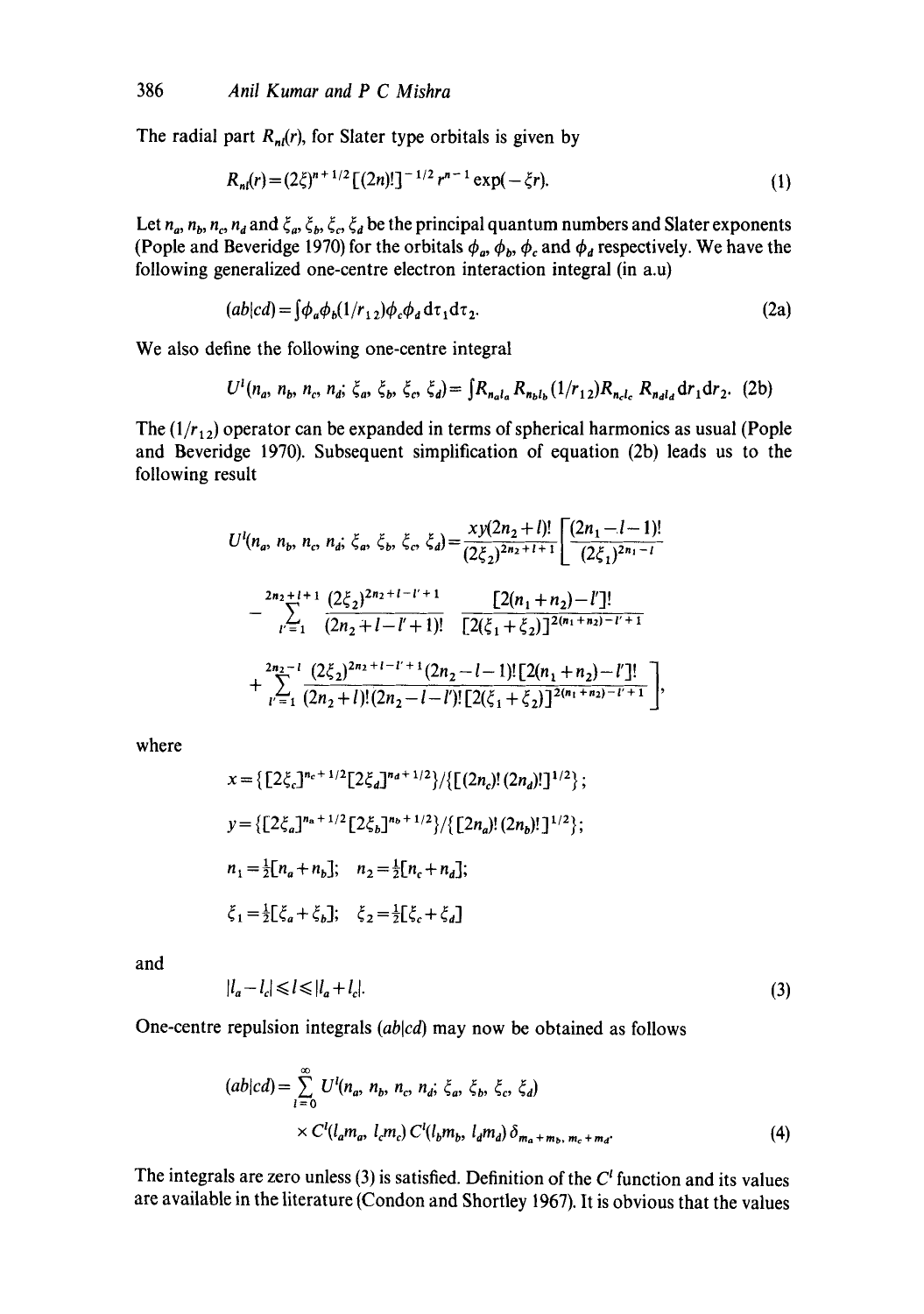of the above integrals will depend on the magnetic quantum numbers  $m_a$ ,  $m_b$ ,  $m_c$ , and  $m_d$ . Certain special cases of the integral  $U^l$  defined in (2b) are redefined as follows and called Slater-Condon parameters

and

$$
G^{l}(n_{a}l_{a}; n_{b}l_{b}) = U^{l}(n_{a}, n_{b}, n_{b}, n_{a}; \xi_{a}, \xi_{b}, \xi_{b}, \xi_{a}).
$$

 $F^{i}(n_{a}l_{a}, n_{b}l_{b})=U^{i}(n_{a}, n_{a}, n_{b}, n_{b}; \xi_{a}, \xi_{b}, \xi_{b}, \xi_{b})$ 

Simplification of (3) leads us to the following results for certain cases of  $F<sup>t</sup>$  and  $G<sup>t</sup>$  which are frequently encountered in calculations on atoms and molecules. The purpose of giving the expressions in simplified form is to make the application easy.

$$
F^{0}(1s, 1s) = 0.625\xi_{1s}
$$
\n
$$
F^{0}(1s, 2s) = 4\mu^{3}\xi_{2s} \left[ \frac{1}{(2\mu)^{2}} - \frac{1}{4}\sum_{l=1}^{5} \frac{(6-l^{r})}{x^{7-l^{r}}} + \frac{1}{16}\sum_{l=1}^{4} \frac{(6-l^{r})!}{(4-l^{r})!x^{7-l^{r}}} \right],
$$
\n
$$
F^{1}(1s, 2p) = 10\mu^{3}\xi_{2p} \left[ \frac{1}{2\mu} - \frac{1}{2}\sum_{l=1}^{6} \frac{1}{x^{7-l^{r}}} + \frac{1}{120}\sum_{l=1}^{3} \frac{(6-l^{r})!}{(3-l^{r})!x^{7-l^{r}}} \right],
$$
\n
$$
F^{0}(1s, 3s) = 4\mu^{3}\xi_{3s} \left[ \frac{1}{(2\mu)^{2}} - \frac{1}{4}\sum_{l=1}^{7} \frac{(8-l^{r})}{x^{9-l^{r}}} + \frac{1}{24}\sum_{l=1}^{6} \frac{(8-l^{r})!}{(6-l^{r})!x^{9-l^{r}}} \right],
$$
\n
$$
F^{1}(1s, 3p) = 14\mu^{3}\xi_{3p} \left[ \frac{1}{2\mu} - \frac{1}{2}\sum_{l=1}^{8} \frac{1}{x^{9-l^{r}}} + \frac{1}{420}\sum_{l=1}^{5} \frac{(8-l^{r})!}{(5-l^{r})!x^{9-l^{r}}} \right],
$$
\n
$$
F^{2}(1s, 3d) = 56\mu^{3}\xi_{3d} \left[ \frac{6}{8!}\sum_{l=1}^{4} \frac{(8-l^{r})!}{(4-l^{r})!x^{8-l^{r}}} \right],
$$
\n
$$
F^{0}(2s, 2s) = 0.3632812\xi_{2s}; \qquad F^{1}(2s, 2p) = 0.2408854\xi_{2s},
$$
\n
$$
F^{0}(2s, 3s) = \frac{4}{3}\mu^{5}\xi_{3s} \left[ \frac{6}{(2\mu)^{4}} - \frac{1}{16}\sum_{l=1}^{7} \frac{(10-l^{r})!}{(7
$$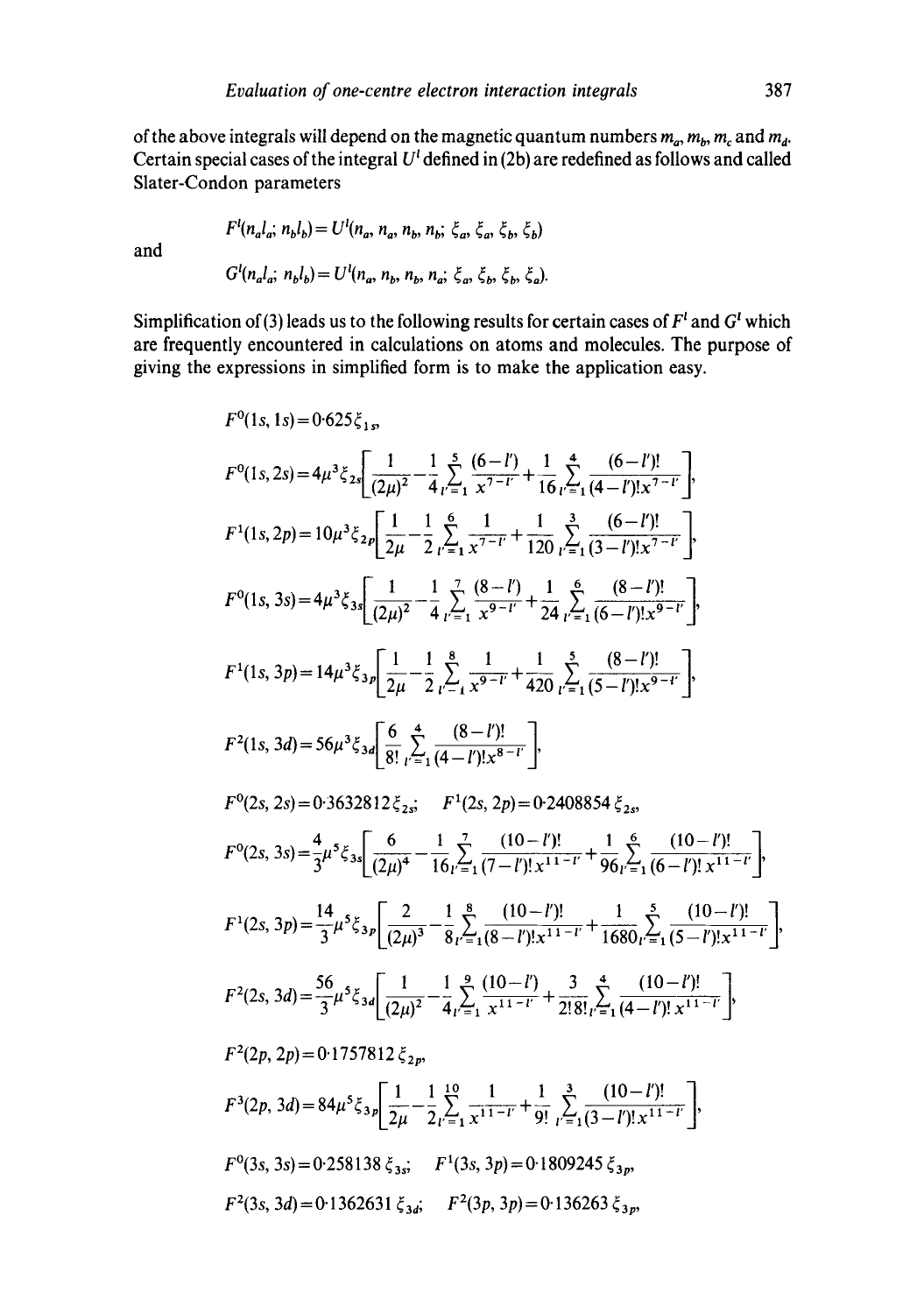$$
F^{3}(3p, 3d) = 0.2160158 \xi_{3d}; \quad F^{4}(3d, 3d) = 0.0888667 \xi_{3d},
$$
\n
$$
G^{0}(1s, 2s) = \frac{44 \xi_{1s}^{3} \xi_{2s}^{5}}{(\xi_{1s} + \xi_{2s})^{7}}; \quad G^{1}(1s, 2p) = \frac{28 \xi_{1s}^{3} \xi_{2p}^{5}}{(\xi_{1s} + \xi_{2p})^{7}};
$$
\n
$$
G^{0}(1s, 3s) = \frac{74 \cdot 400009 \xi_{1s}^{3} \xi_{3s}^{7}}{(\xi_{1s} + \xi_{3s})^{9}}; \quad G^{1}(1s, 3p) = \frac{49 \cdot 333333 \xi_{1s}^{3} \xi_{3p}^{7}}{(\xi_{1s} + \xi_{3p})^{9}};
$$
\n
$$
G^{2}(1s, 3d) = \frac{36 \cdot 000026 \xi_{1s}^{3} \xi_{3d}^{7}}{(\xi_{1s} + \xi_{3d})^{9}}; \quad G^{1}(2s, 2p) = 0.2408854 \xi_{2s};
$$
\n
$$
G^{0}(2s, 3s) = \frac{514 \cdot 66667 \xi_{2s}^{5} \xi_{3s}^{7}}{(\xi_{2s} + \xi_{3s})^{11}}; \quad G^{1}(2s, 3p) = \frac{352 \xi_{2s}^{5} \xi_{3p}^{7}}{(\xi_{2s} + \xi_{3p})^{11}};
$$
\n
$$
G^{2}(2s, 3d) = \frac{261 \cdot 33333 \xi_{2s}^{5} \xi_{3d}^{7}}{(\xi_{2s} + \xi_{3d})^{11}}; \quad G^{1}(2p, 3s) = \frac{352 \xi_{3s}^{7} \xi_{2p}^{5}}{(\xi_{3s} + \xi_{2p})^{11}},
$$
\n
$$
G^{2}(2p, 3p) = \frac{261 \cdot 33333 \xi_{2p}^{5} \xi_{3p}^{7}}{(\xi_{2p} + \xi_{3p})^{11}}; \quad G^{3}(2p, 3d) = 0
$$

In these equations

where

 $n_a \leq n_b$ 

and

 $x = 1 + \mu$ .

 $\mu = \xi_{n_a}/\xi_{n_b}$ 

The integrals which are equal to any one of those given above [e.g.  $F^2(2p, 3p)$  $=F<sup>2</sup>(2s, 3d)$ ] or which vanish [e.g.  $F<sup>1</sup>(2p, 2p)$ ] are not presented.

Simplified expressions for one-centre repulsion integrals of the type *(aalaa)* for certain important cases are as follows (in a.u.).

$$
(1s 1s|1s 1s) = 0.625 \xi_{1s}
$$
  
(2s 2s|2s 2s) = 0.3632812 \xi\_{2s}  
(2p 2p|2p 2p) = 0.3914062 \xi\_{2p} (m\_l=0)  
(2p 2p|2p 2p) = 0.3703124 \xi\_{2p} (m\_l=1)  
(2p 2p|2p 2p) = 0.3703124 \xi\_{2p} (m\_l=-1)  
(3s 3s|3s 3s) = 0.258138 \xi\_{3s}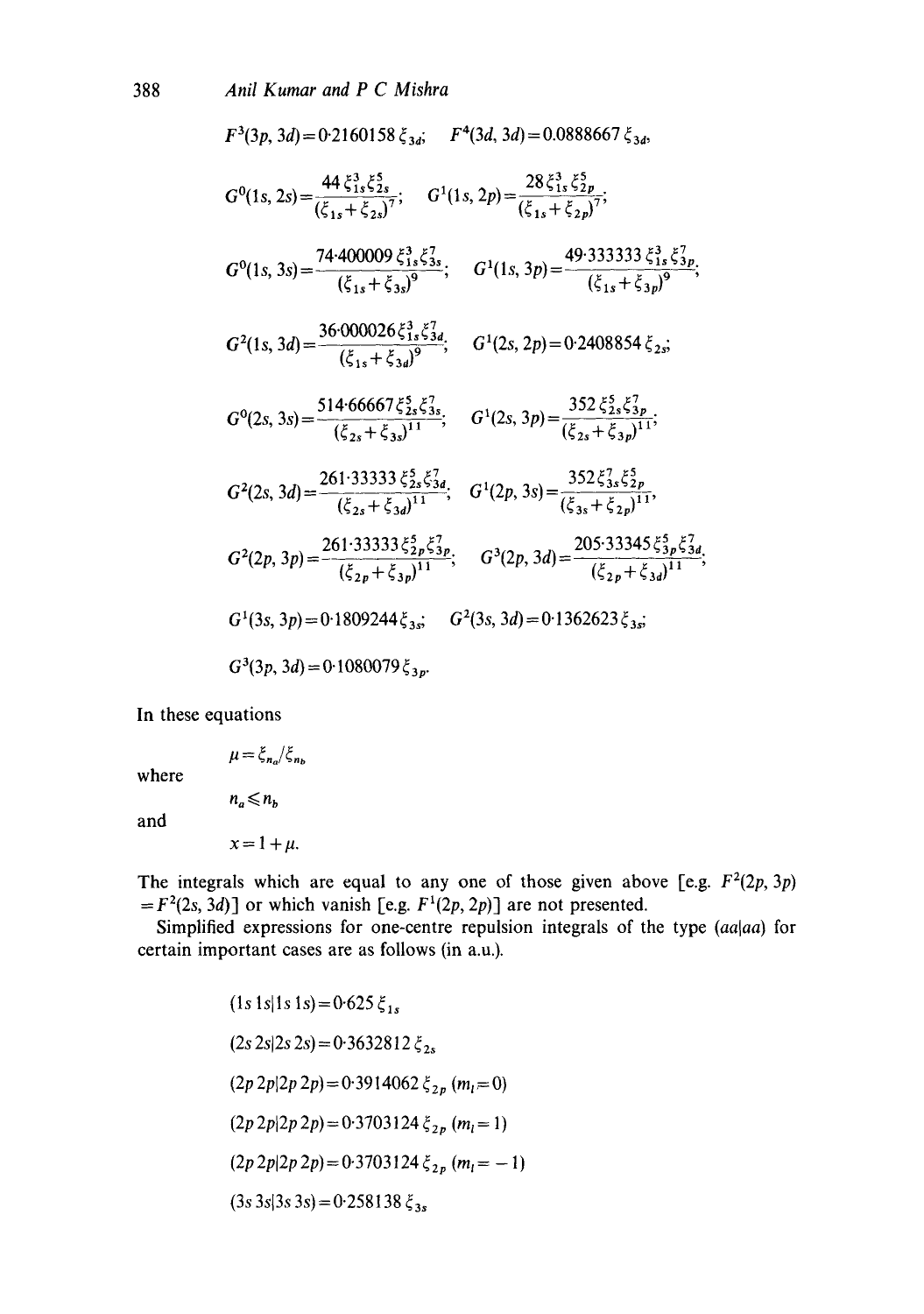$(3p\ 3p|3p\ 3p) = 0.27994 \xi_{3p} (m_1 = 0)$  $(3p\ 3p|3p\ 3p) = 0.2635885 \xi_{3p} (m_1=1)$  $(3p\ 3p|3p\ 3p) = 0.2635885 \xi_{3p} (m_1 = -1)$  $(3d \, 3d|3d \, 3d) = 0.2765159 \, \xi_{3d}$   $(m_i = 0)$  $(3d \cdot 3d \cdot 3d) = 0.264143 \xi_{3d}$   $(m_i = 1)$  $(3d \cdot 3d)3d \cdot 3d = 0.264143 \xi_{3d}$  (m<sub>i</sub> = -1)  $(3d \cdot 3d)3d \cdot 3d = 0.269463 \xi_{3d}$  ( $m_i = 2$ )  $(3d \, 3d|3d \, 3d) = 0.269463 \, \xi_{3d}$   $(m_l = -2)$ .

Similarly using the quantum numbers *n* and *l* associated with the orbitals  $\phi_a$ ,  $\phi_b$ ,  $\phi_c$ and  $\phi_d$ , other integrals of (3) and (4) can also be evaluated.

### **3. Results and discussion**

**The present formulas offer a very economical and convenient method of calculating the various one-centre electron interaction integrals**  $U^l$ **,**  $F^l$ **,**  $G^l$  **and**  $(ab|cd)$ **. We find that** repulsion integrals of the type  $(aa|aa)$  have extremely simple forms (constant  $\times$  Slater **exponent). Numerical values of such integrals for certain cases calculated using (4) are presented in table 1. Results taken from the other sources (Yasui and Saika 1982, Pople** 

| Atoms | Orbital <sup>®</sup>      | Present value<br>(a.u)         | From literature<br>(a.u.)       | Approx.<br>time<br>(sec) |
|-------|---------------------------|--------------------------------|---------------------------------|--------------------------|
| Li    | (2s2s 2s2s)               | 0.289615078125                 | 0.289615078125°                 | 3                        |
| Н     | (1s1s 1s1s)               | 0.554843750000                 | 0.554843750000                  | I.                       |
| F     | (2p, 2p, 2p, 2p, 2p)      | $0.241301953125 \times 10^{1}$ | $0.241301953125 \times 10^{18}$ | 3                        |
| Be    | (1s1s 1s1s)               | $0.386647500000 \times 10^{1}$ | $0.386647500000 \times 10^{18}$ |                          |
| Na    | (1s1s1s1s)                | $0.954725000000 \times 10^{1}$ | $0.954725000000 \times 10^{16}$ |                          |
| H     | (1s1s 1s1s)               | 0.487687500000                 | 0.487687500000 <sup>b</sup>     |                          |
| F     | (1s1s 1s1s)               | $0.494868750000 \times 10^{1}$ | $0.494868750000 \times 10^{16}$ |                          |
| Sc    | (1s1s 1s1s)               | $0.108062500000 \times 10^{2}$ | $0.108062500000 \times 10^{28}$ |                          |
| H     | (1s1s1s1s)                | 0.625000000000                 | 0.625000000000                  |                          |
| F     | (2p, 2p, 12p, 2p)         | $0.101765625000 \times 10^{1}$ | 1.01766c                        | ٩                        |
| F     | (1s2s 2s1s)               | 0.146328213305                 | 0.14633c                        |                          |
| F     | $(2p_z 2p_x   2p_z 2p_x)$ | 0.054843750000                 | 0.05484 <sup>c</sup>            | 3                        |
| F     | $(2s2p_r 2s2p_r)$         | 0.208767361111                 | 0.20877c                        | 3                        |

Table 1. One-centre repulsion integrals.

<sup>a</sup>x component corresponds to  $m_l = 1$  while z component corresponds to  $m_l = 0$ .

 $b$  From (Yasui and Saika 1982) using the following  $\xi$  values.

 $\xi_{1i_2}=0.79722$  (in LiH),  $\xi_{\text{Be}}=6.18636$  (in BeF<sup>+</sup>),  $\xi_{\text{H}_{12}}=0.88775$  (in LiH),  $\xi_{\text{E}_{2n}}=6.165$  (in BeF<sup>+</sup>),  $\zeta_{\text{Na}_{12}} = 15.2756$  (in NaH),  $\zeta_{\text{H}_{12}} = 0.7803$  (in NaH),  $\zeta_{\text{Se}_{12}} = 17.29$  (in ScF),  $\zeta_{\text{Fe}_{12}} = 7.9179$  (in ScF).

From (Pople and Beveridge 1970) using  $\xi_{H_{1s}} = 1.0$ ,  $\xi_{F_{2p}} = 2.6$ ,  $\xi_{F_{2s}} = 2.6$ ,  $\xi_{F_{1s}} = 8.7$  (in HF).